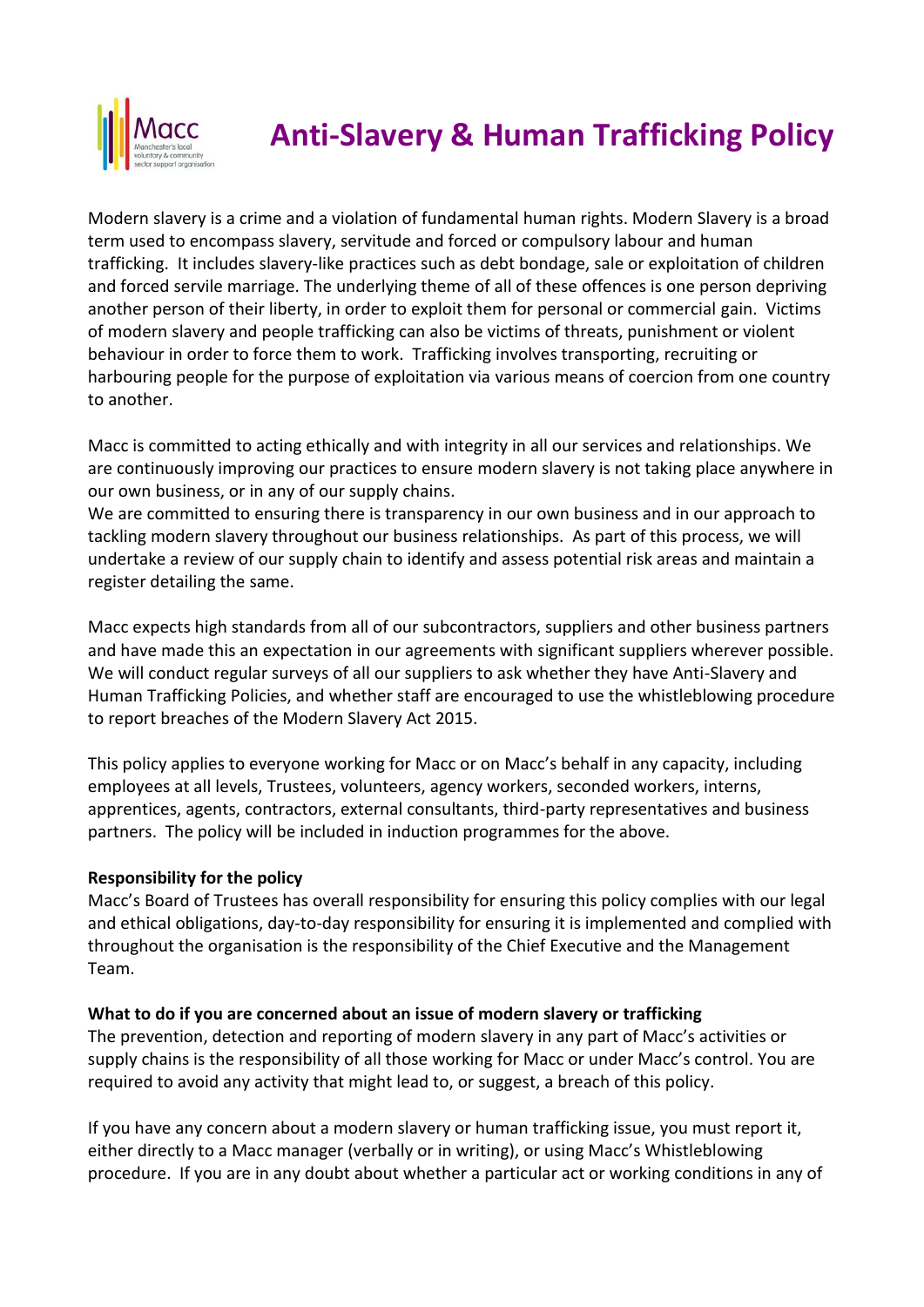Macc's business or VCSE relationships may contravene any aspect of this policy then err on the side of caution.

It will then be the responsibility of the Management team to respond in line with our Safeguarding policies and procedures, deciding what action to take and reporting the issue to the relevant authorities. Records of decisions and actions take will be kept, as set out in the policy. We encourage openness and will support anyone who raises genuine concerns in good faith in accordance with the firm's whistleblowing policy, even if they turn out to be mistaken. We are committed to ensuring no one suffers any detrimental treatment as a result of reporting in good faith their knowledge, or suspicion, that modern slavery is taking place in any part of our business or in any of our supply chains.

### **Communication and awareness of this policy**

Our zero-tolerance approach to modern slavery is communicated to all significant suppliers, contractors and business partners at the outset of our business relationship with them and reinforced as appropriate thereafter. This policy is made available via Macc's website, and reviewed regularly by the trustee board to ensure it is kept up to date and relevant. We will also encourage other VCSE organisations with which they work to review their supplies chains and other practices, and adopt similar policies where relevant.

Macc will also take part in consultations and campaigns to raise awareness of the issues of modern slavery and trafficking and will support other VCSE organisations in their work on this topic.

#### **Further information**

Further information about modern slavery and trafficking can be found in the Macc's additional Safeguarding Guidance, which is stored in the policies folder on the shared drive, or available from a manager on request.

Macc will also provide ongoing training, both internally and as part of its VCSE training programme, and ensure issues around modern slavery and trafficking are included in our equalities action plan.

#### **Breaches of this policy**

Any employee who breaches this policy could face disciplinary action, which could result in dismissal for misconduct or gross misconduct.

We will terminate our relationship with other individuals and organisations working on our behalf if they breach this policy.